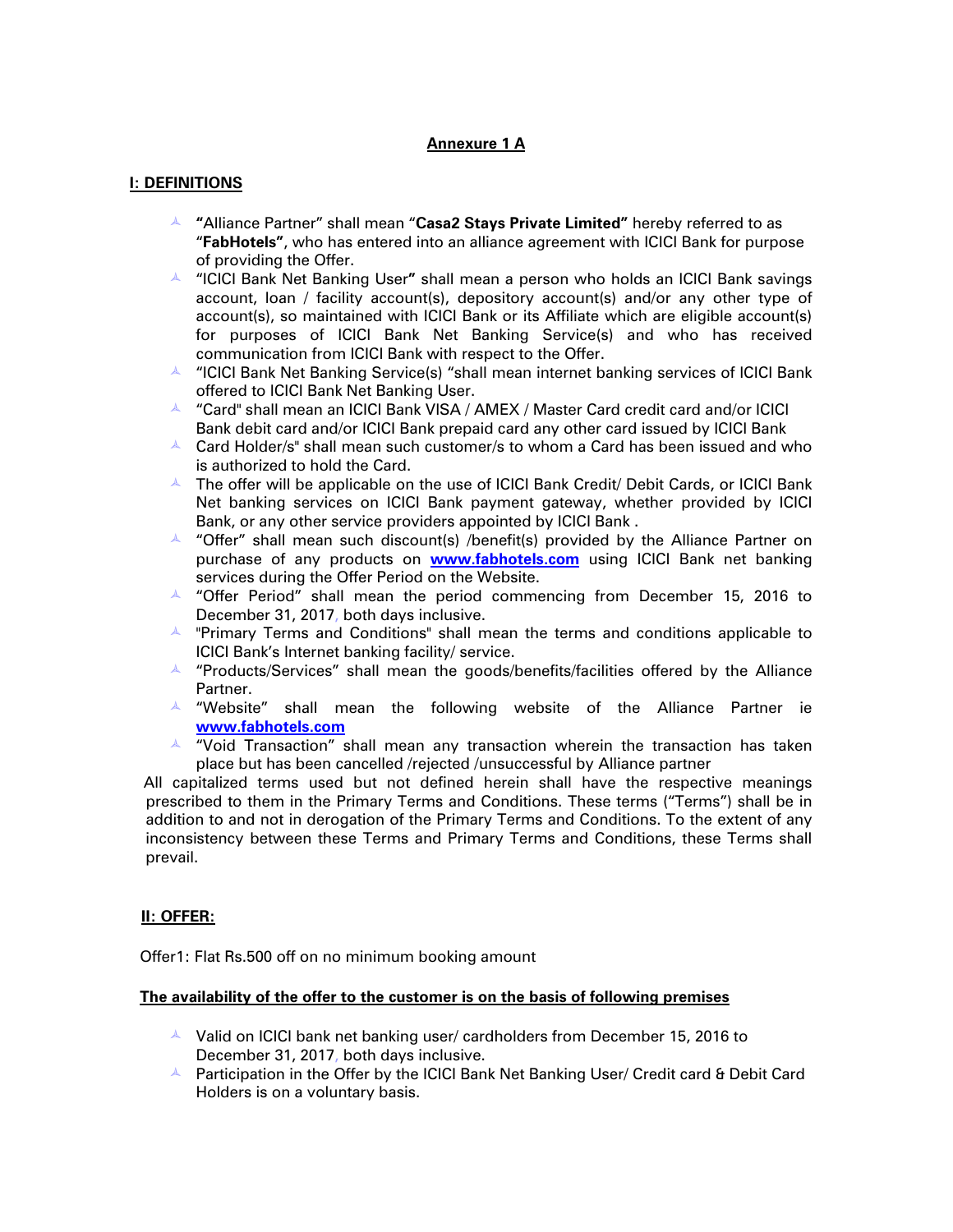- $\overline{a}$  The ICICI Bank Net Banking Users / Credit card /Debit Card/Prepaid/Gift card holders may avail the Offer during the Offer Period of December 15, 2016 to December 31, 2017.
- $\overline{a}$  This Offer cannot be clubbed with any other Offer that may be made available to the ICICI Bank Net Banking User/Card Holders by the Alliance Partner.
- $\blacktriangle$  The Offer is non-transferable, non-binding and non-encashable.
- $\blacktriangle$  The Offer is not valid for Void Transactions

### **Steps to avail the offer**

- Visit www.fabhotels.com
- Make your hotel booking
- Enter the promo code
- Make payment using ICICI Bank Internet Banking, Credit Card or Debit Card.

# **Customer Support Matrix**

 $\triangle$  Customer Care – 7042424242

# **III: Terms & Conditions as prescribed by Alliance Partner**

- $\overline{a}$  The offer is brought to you by the Alliance partner. ICICI Bank is only communicating the offer on behalf of the Alliance Partner
- $\blacktriangle$  The offer is valid on purchase of all products displayed on the website
- $\triangle$  Offer cannot be clubbed with any other offer on Alliance Partner's website
- **A** Offer valid only on Fabhotels.com
- $\triangle$  There is no limit on the stay period
- $\overline{A}$  All disputes, if any, arising out of or in connection with or as a result of above offers or otherwise relating hereto shall be subject to the exclusive jurisdiction of the competent courts / tribunals in Mumbai only, irrespective of whether courts / tribunals in other areas have concurrent or similar jurisdiction.
- $\triangle$  ICICI Bank and Alliance partner reserves the right, at any time, without prior notice and without assigning any reason whatsoever, to add/alter/modify/change or vary all of these terms and conditions or to replace, wholly or in part, this offer by another offer, whether similar to this offer or not, or to extend or withdraw it altogether.

### **IV. Terms and conditions prescribed by ICICI Bank**

- $\sim$  ICICI Bank does not guarantee and make any representation about the usefulness, worthiness and/or character of the discount / benefit or of the Products/Services under the Offer provided by Alliance partner
- $\overline{A}$  Any tax or other liabilities or charges payable to the government or any other statutory authority/body or any participating establishment, which may arise or accrue to the ICICI Bank Net Banking User/ ICICI bank Credit & Debit cards holder due to provision of the Offer, shall be to the sole account of the ICICI Bank Net Banking User/ ICICI bank Credit & Debit cards holder. Tax deducted at source, if any, on the monetary value of the Offer shall be payable by the ICICI Bank Net Banking User/ ICICI bank Credit & Debit cards holder.